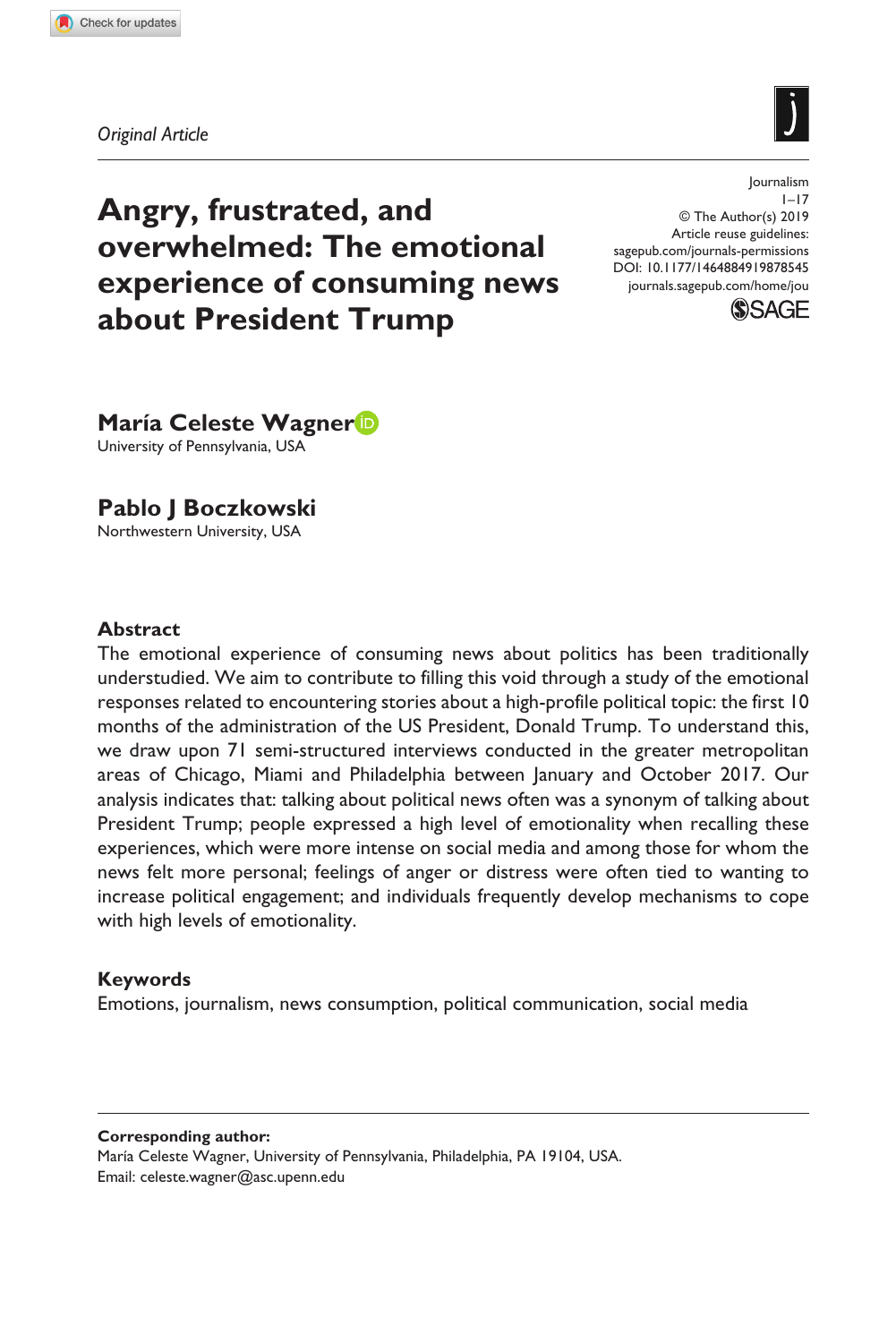To Finn (29 years), an activist in a Philadelphia nonprofit, 'political events and how it's being shared in social media . . . can feel like a lot of emotional weight'. This echoes the experience of Kendra (35 years), a social services worker in a Chicago suburb who identifies as liberal: 'it's hard [to consume news] for me. I don't like Donald Trump'. Emotions are strong for Sandra (51 years), a homemaker in the greater Miami area and a Trump supporter, too: 'what they are showing [on CNN] I think it's so wrong that it makes me feel very angry . . . that some people actually believe that'.

The statements from Finn, Kendra, and Sandra resonate with the salience and intensity of the emotional responses to news about politics during the Trump administration among many of the 71 people we interviewed in the greater Chicago, Miami, and Philadelphia areas between January and October 2017. This salience and intensity contrasts with the comparatively lesser attention that understanding the emotionality of consuming news about politics has received in scholarship in political communication, public opinion research, and journalism studies. Recent work in political communication and public opinion research has examined the role of emotions during information processing (Gross and Brewer, 2007; Hasell and Weeks, 2016; Igartua et al., 2011). Despite their valuable contributions, these studies have not explored emotionality in news consumption from a user's perspective. Some recent work in journalism studies has made important inroads in this direction (Kormelink and Meijer, 2017; Martin, 2008; Peters, 2011), but without a specific focus on political news. We combine insights from these two strands of research to inquire into the emotional experience of appropriating news about a highly visible political topic – the first 10 months of the Trump presidency. As Madianou (2009) has argued, people's engagement with the news is an affective process, which still remains understudied. In a context of rising of populism and high polarization, understanding how audiences engage with reading news about the polity is essential to understand ways that citizenship is contemporarily enacted. We ask the following: how are individuals emotionally relating to the consumption of news about politics, and making sense of those emotions, in the current political scenario?

Our analysis of the aforementioned interviews shows that: talking about political news often was a synonym of talking about President Trump; people expressed a high level of emotionality when recalling these experiences, which were more intense on social media and among those for whom the news felt more personal; feelings of anger or distress were often tied to wanting to increase political engagement; and individuals frequently developed mechanisms to cope with high levels of emotionality. We elaborate on the implications of these findings for scholarship aiming to understand political news consumption during a populist period marked by the rise of social media, polarization, and identity shifts.

## **Conceptual matters**

In the tradition of liberal democratic Western thought, the expectations of participation in politics have been shaped by ideals of a rational, objective, and dispassionate citizenship which have traditionally excluded the importance of emotional engagement with politics (Marcus et al., 2000; Wahl-Jorgensen, 2013a, 2019). While scholars have paid special attention to the role of news consumption in democratic life (Cappella and Jamieson,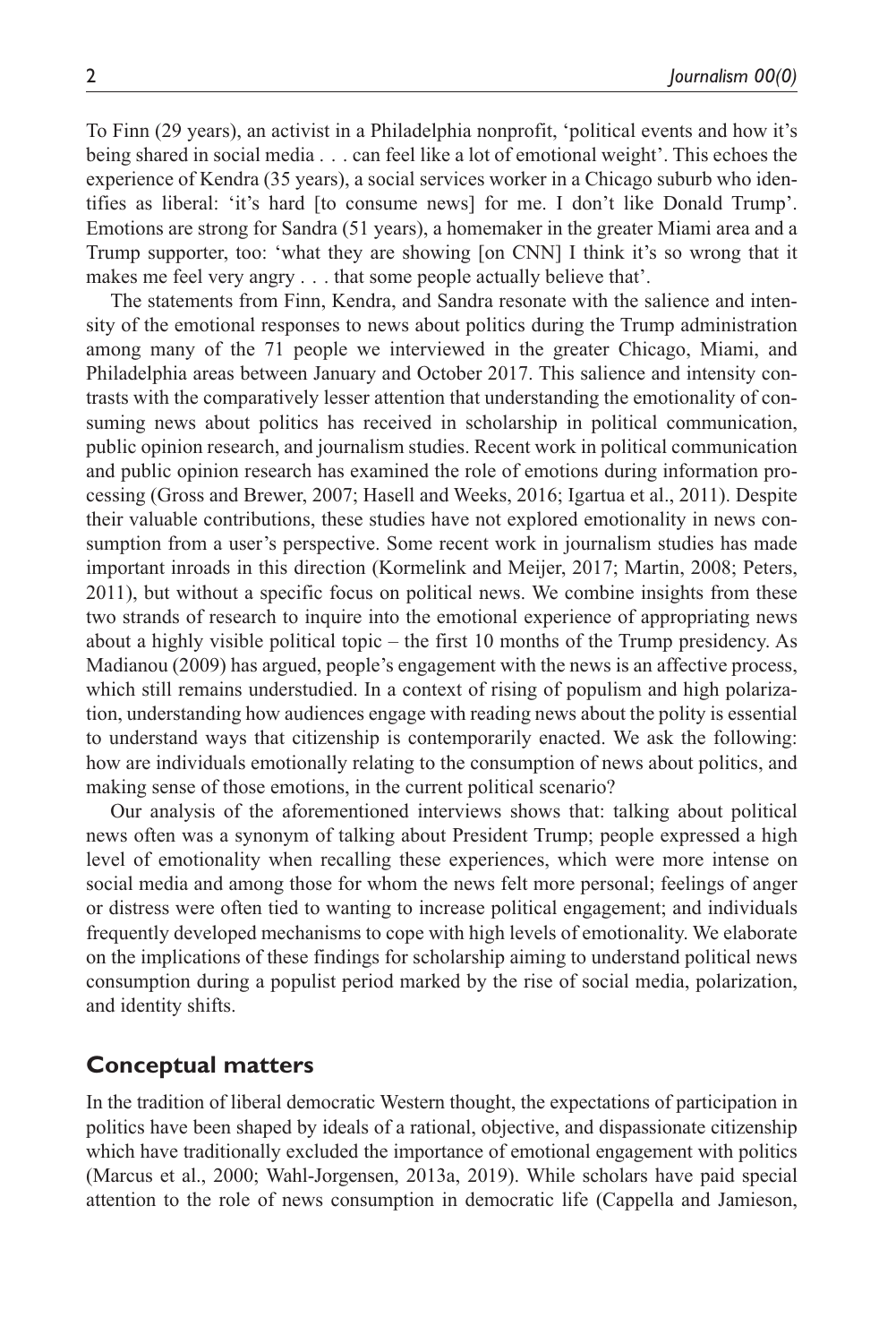1997; Dahlgren, 2009; Delli Carpini and Keeter, 1997; Putnam, 2000) there has been comparatively less attention paid to the role of emotions in these processes (Brader et al., 2011; Richards, 2004). However, an 'affective turn' in the humanities and the social sciences (Clough and Halley, 2007; Richards, 2004) has resulted in a recent increase of interest about the role of emotions in relationship to politics and news.

In the realm of political communication and public opinion, a stream of this work has concentrated on how emotions affect information processing, with a partial focus on news consumption, in at least four different ways. First, some studies have examined emotionality as a feature of content accessed by people (Bas and Grabe, 2015; Brader, 2005; Fujioka, 2016; Ryffel et al., 2014; Trepte et al., 2016; Uribe and Gunter, 2007). A second stream of research has looked at emotions as an outcome of exposure to news or other media content (Gross and Brewer, 2007; Igartua et al., 2011; Otieno et al., 2013; Scheufele, 1999; Wise et al., 2009). Third, there have been accounts inquiring into how emotions function as mediators in causal chains that typically feature exposure to news and media content as independent variables (Feinholdt et al., 2017; Hasell and Weeks, 2016; Lecheler et al., 2013, 2015; Miller, 2007; Seate and Mastro, 2017; Valentino et al., 2008). Finally, some scholars have looked at emotions primarily as causes explaining variance in attitudes, behavior, or policy preferences (Kim and Cameron, 2011; Nabi, 2003). Occasionally, some studies have combined more than one of these foci. Most of these studies have utilized experimental methods, which have been useful in illuminating causal dynamics. However, the artificiality of the settings and the understanding of emotions as discrete constructs have sometimes made it difficult to account for the complex contributions of the emotional dimension to sense-making processes. Moreover, the focus on the individual has prevented scholarship from making larger claims about broader collective and political contexts (Boehner et al., 2007; Wahl-Jorgensen, 2013a).

While journalism and emotion have not always been explored together, due to journalism's historical embrace of ideals of objectivity and rationality (Wahl-Jorgensen, 2016), journalism studies have also seen a rise in interest regarding the connection between emotion and interpretation in the uptake of news (Beckett and Deuze, 2016). As Madianou (2009) has argued, 'people's engagement with the news emerges as an affective process that remains to be fully understood' (p. 334). Recent work has conceived emotionality as an increasing aspect of journalism itself (Chong, 2019; Duncan, 2012), and Peters (2011) has argued that it has always been part of journalism. Papacharissi (2015) has proposed that affective news, signaled by a more opinionated style and filled with subjectivity, are increasingly salient in news practices. With a focus on how the contemporary news media construct, manage, and disseminate emotions, Wahl-Jorgensen (2013b) has argued that some forms of articulations of emotions in journalistic discourse can be conducive to building citizenship and community (Pantti and Wahl-Jorgensen, 2011). This research has suggested that although many times what are usually conceived as 'negative' emotions – like anger or anxiety – help to build the categories of otherness, their experience can also actually lead to active citizenship participation, engagement with the polity, and social activism (Gould, 2015; Wahl-Jorgensen, 2019; Wood, 2015).

Other scholarly work at the intersection of journalism and emotion has focused on challenging from an audience perspective normative expectations around news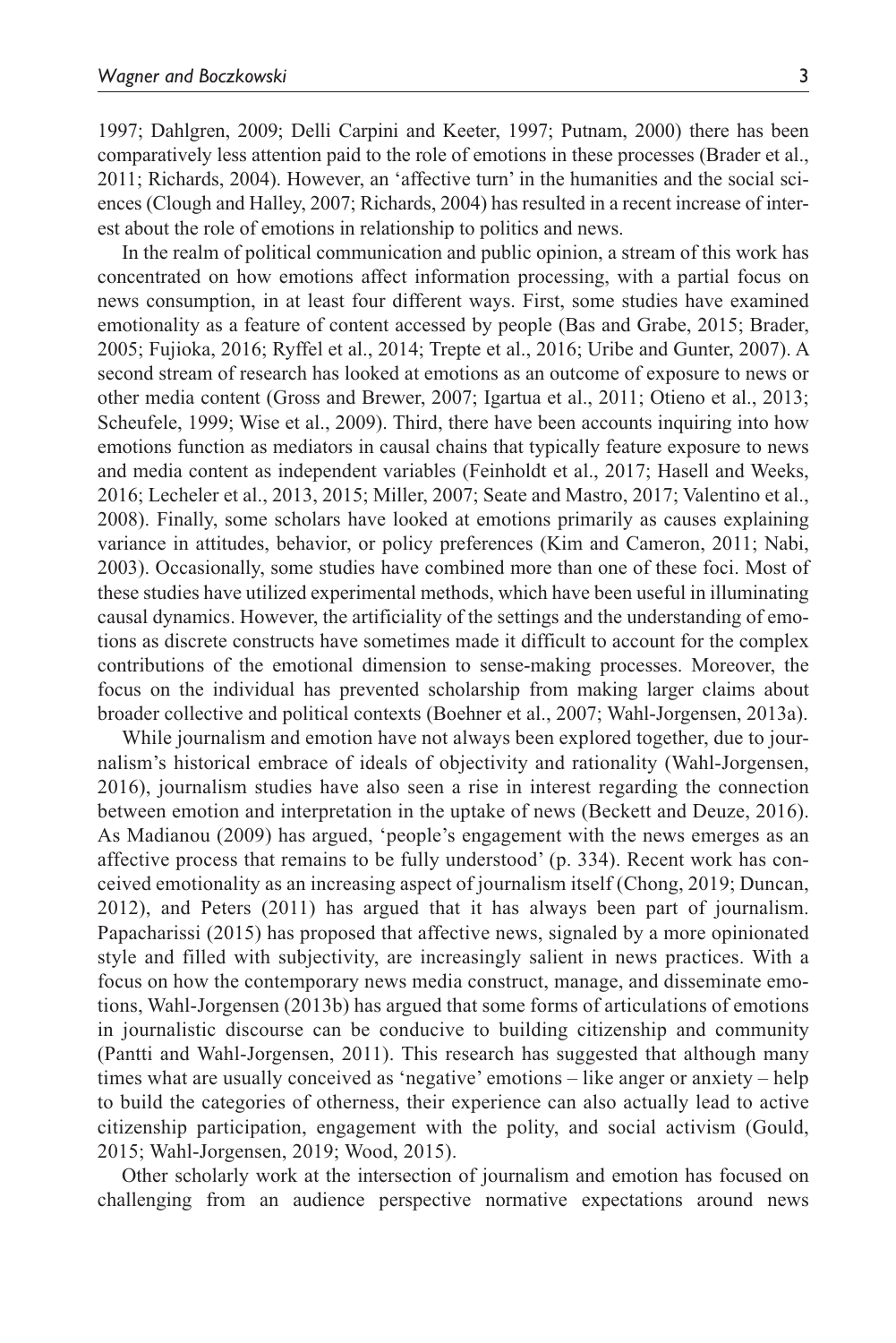consumption in liberal democracies, which have been traditionally present in political communication and public opinion scholarship. Woodstock (2014) examined the emotional reactions of people who purposively avoid news exposure and concluded that this can contribute to democratic participation: avoiding the news enabled them to acquire a sense of calm, purpose, and constructive stance. Structural factors, such as race and gender, have also been shown to elicit responses of both news engagement and avoidance (Martin, 2008). Kormelink and Meijer (2017) found that affective considerations influence clicking patterns on news sites. As Beckett and Deuze (2016) have argued, despite the notion that people consume news mainly because it is useful or informative, 'the consumer is acting in an emotionally charged way in connection with their community or wider networks' (p. 3).

Emotionality in politics and news has been further complicated by a rise of populism in various parts of the world. According to Laclau (2005), populism is best understood as a mode of articulation, and therefore does not have a necessary correspondence with ideology (Levitsky and Roberts, 2011). From this perspective, populist leaders seek to erase traditional channels of representative democracies, such as the traditional news media. Therefore, they construct their ways of surpassing intermediaries and communicating directly with 'the people' (Schmitter, 2006), and creating a logic of *us* and *them* (Waisbord, 2014). Along this vein, Cowls and Schroeder (2018) have recently argued that Trump's populism has benefited in this sense from the use of Twitter (Cowls and Schroeder, 2018), a point also underscored by Turner (2018). In her analysis of the emotionality of Trump's rhetoric, Wahl-Jorgensen (2018b) argues that he has 'ushered an emotional regime of anger' (p. 79). This resonates with her concept of 'angry populism' (Wahl-Jorgensen, 2018a, 2019), which refers to a characteristic of recent right-wing populist movements that build exclusionary solidarities.

The liberal democratic imagination, and its influence in political communication and journalism, has led to the following conundrum: 'If emotions are inevitable but preclude the rational citizenship required by its ideal, how can citizenship be possible?' (Wahl-Jorgensen, 2013a: 9). We address this matter by examining how people enact contemporary practices of citizenship through the expression and interpretation of emotions that arise from their engagement with news about the polity. We build on political communication and public opinion scholarship to examine the consumption of political news, and we combine this by drawing upon reception studies in journalism to address the experiential dimension of this type of news. We pursue this goal by examining the emotional dimension of one particular case: how audiences engaged with stories about the US President Donald Trump during the first 10 months of the administration. We inquire about what emotions are most prevalent in people's discourse about their experiences consuming news, the role of media type in those experiences, and the strategies audiences adopted to cope with the emotionality tied to a perceived polarized media ecosystem.

# **Methodology**

This article is based on 71 semi-structured interviews with adults conducted in the greater Chicago, Miami, and Philadelphia areas. These cities represent three different social,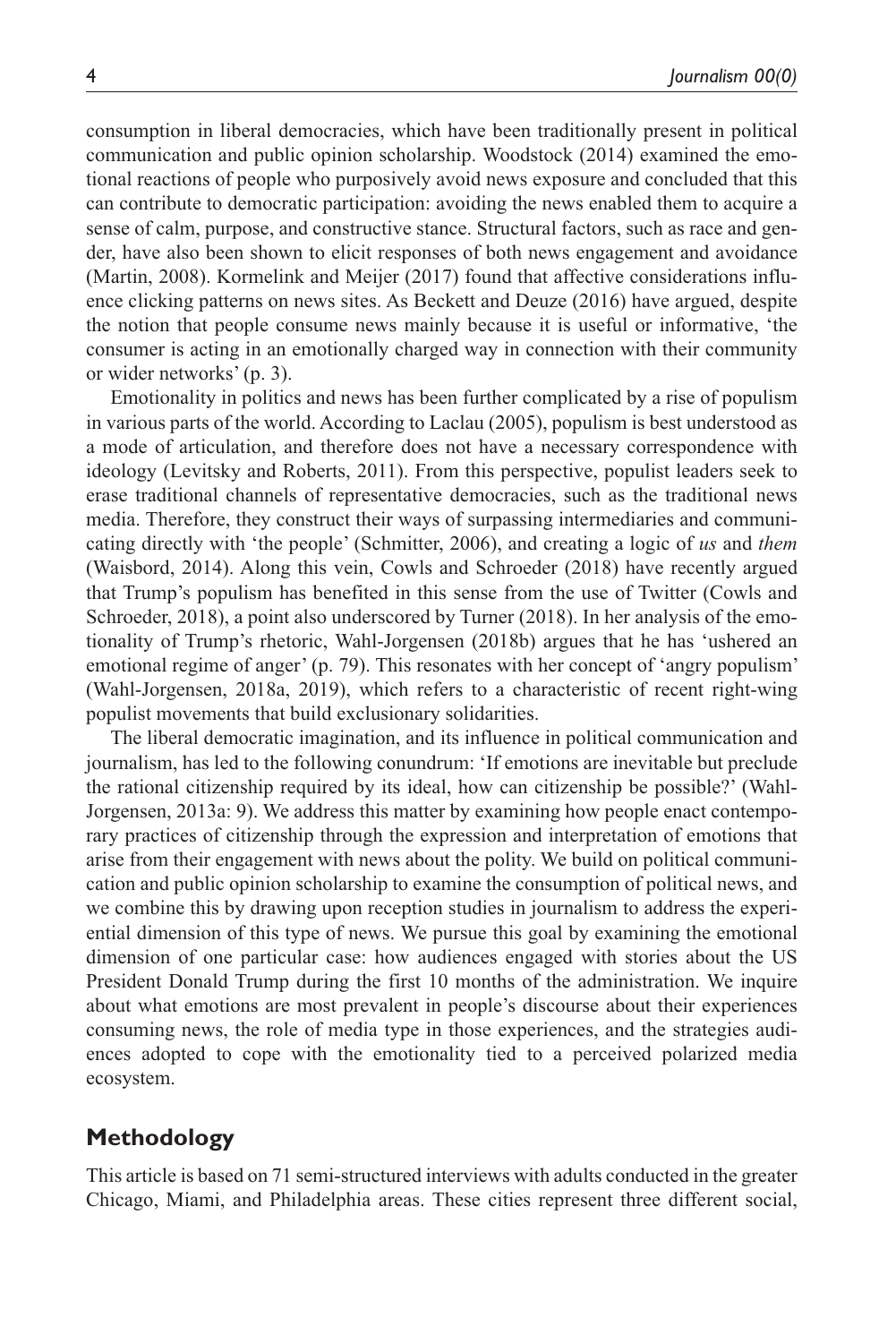cultural, and political orientations, and are located in three regions of the United States. Interviews were conducted to learn about the participants' own perspectives on their experience, gain insight into how they interpret and conceptualize it, and retrieve situations unavailable for direct observation, altogether providing a window into their lived experience (Lindlof and Taylor, 2002; Marshall and Rossman, 2006). Following Wengraf (2001), to

analyze a person's told story, we address not so much the events and actions . . . but rather the way in which those events and actions were experienced and are now understood from the perspective of the person giving the interview. (p. 239)

Thus, we analyze the retrieval of the emotional experience of news consumption based on participants' discourse.

The interviews were conducted face-to-face by the authors and two research assistants from January to October 2017. Interviewees were recruited using an opportunistic, purposive snowball sampling technique (Miles et al., 2014). To avoid having 'homogeneous samples' of 'people with similar demographic or social characteristics' (Miles et al., 2014: 47), we tried to recruit diverse participants in terms of location, gender, race, ethnicity, occupation, and ideology.

Participants were not compensated for their time and were invited to choose a place of their convenience for the interview. On average, interviews lasted 45 minutes. After obtaining their verbal consent to participate in the study, interviews were tape-recorded and transcribed in their entirety. When statements from the interviews are quoted, they are attributed to a pseudonym to protect interviewees' privacy. The average age was 41 years old, with a range from 18 to 80 years old. Thirty-four percent of the participants identified as male, and the rest as female, with the exception of one participant who identified as transgender. In terms of their highest level of education obtained, half of the participants had a graduate degree, 30 percent an undergraduate degree, 15 percent a high-school degree, and the remaining did not report it. According to Spradley (1979), ethnography 'should flow from the concepts and meanings native to that scene rather than the concepts developed by the ethnographer' (p. 24). Therefore, to avoid 'fit[ting] the culture into analytical categories' (p. 23) imposed by the interviewer, ones that could bias participants' representation of their own experiences, participants were not asked to share identity-related variables. We have this information only when they shared it. Of those who self-identified their race and/or ethnicity, 41 percent did so as White, 29 percent as Latinxs, 11 percent as Black, 11 percent as Asian, and one identified as Native American.1 From those who talked about their religious beliefs, our sample included Christian, Jewish, and Muslim people. The occupational spectrum included employees, students, retired professionals, teachers, bankers, lawyers, and housewives, among others. Our analysis shows that either there were more liberals than conservatives or that the former felt more comfortable sharing their ideological stance.

The analysis followed a grounded theory sequence of open, axial, and selective coding prescribed by Strauss and Corbin (1990), until reaching theoretical saturation. Initially, the authors read the transcripts and coded individually searching for recurring themes. Later, they contrasted the emerging categories. The analysis searched for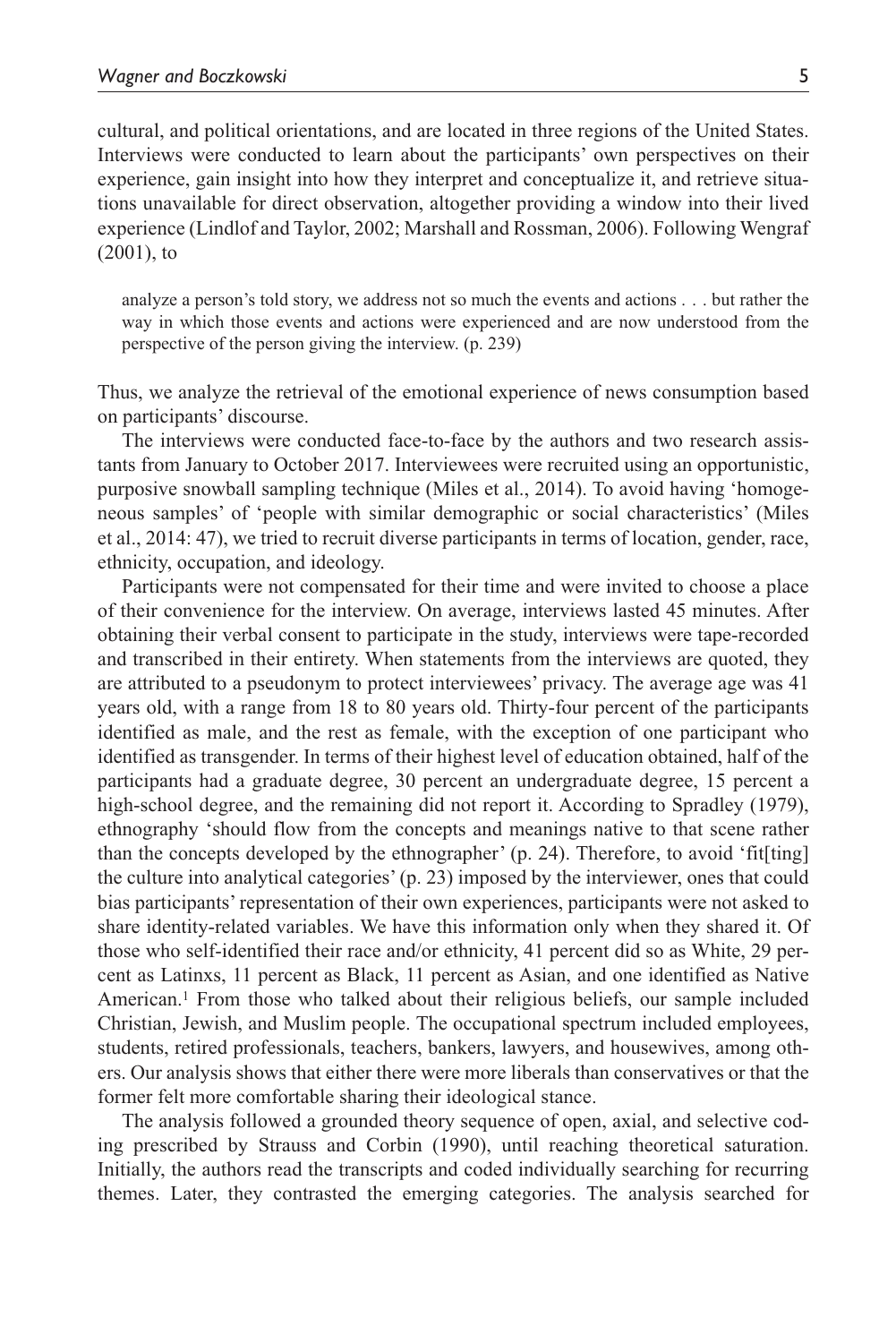meaning as it appeared in participants' discourse, to understand subjectivity through the 'terms used by the social actors themselves' (Lindlof and Taylor, 2002: 220). We conceive of emotions as a conscious, transmissible interpretation of feelings (Massumi, 2002; Shouse, 2005), which exist within the larger realm of affect (Papacharissi, 2015), and take place collectively and within social relations (Boehner et al., 2007; Wahl-Jorgensen, 2013a). Whenever we refer to 'positive' and 'negative' emotions, we do so from an emic perspective – without prejudging whether they are good or bad – to convey how interviewees expressed their emotional experience, while acknowledging that its valence is not dichotomous (Wahl-Jorgensen, 2019: 11).

# **Findings**

We divide the presentation of the findings into three sub-sections. The first describes the more salient emotional responses to reading news about politics, which have a focus on stories about President Trump. The second focuses on the role of media type on different emotional experiences. The third addresses how audiences cope with high levels of negative emotionality.

# *Emotional responses to reading the news*

*Inundation of news about Trump.* All participants indicated having some type of news consumption. When they were asked about their most recent news consumption situation, stories about President Donald Trump were usually discussed. 'Obviously it was all about Trump, because it always is', said Emily (32 years), a reporter. Linda (59 years), a yoga instructor, noted something similar: 'it's been a lot of Trump on the national front'. Some interviewees referred to feeling over-exposed to this topic, like Frances (68 years), a retired Professor: 'now after the election we're still being inundated'. Similarly, Justin (32 years), a lawyer, expressed that 'There's this obsession about what's going on in Washington'. For some, this 'inundation' became unmanageable at times. 'There is just such an inundation of content . . . I don't know how to break through the noise of what people are getting all the time', said Dinesh (23 years), a graduate student.

*Attachment to political news.* Attachment to the news was high among many interviewees: 'I've been following the Trump presidency as closely as I can', noted Elissa (34 years), a policy analyst. Along these lines, Leroy, a retired public-sector employee, said 'I cannot help but express it: every morning I want to find out what stupid thing [the President] has said or done today!' Graciela (74 years), who is retired, also expressed an experience of attachment to following news about Trump and said that despite 'hat[ing] Trump, I need to be informed about him all day'. When asked about the news stories she had spent most time on, Martha (69 years), a Professor, confessed that 'I have become something of a news junkie on the latest stuff out of Washington so whatever it is that's being written about the President'. Javier (29 years), an attorney, shared a shortcoming between his intention to avoid stories about the President and his ability to do so: 'I don't follow Trump, I can't do it, though I find myself reading a lot about what he posts anyway'.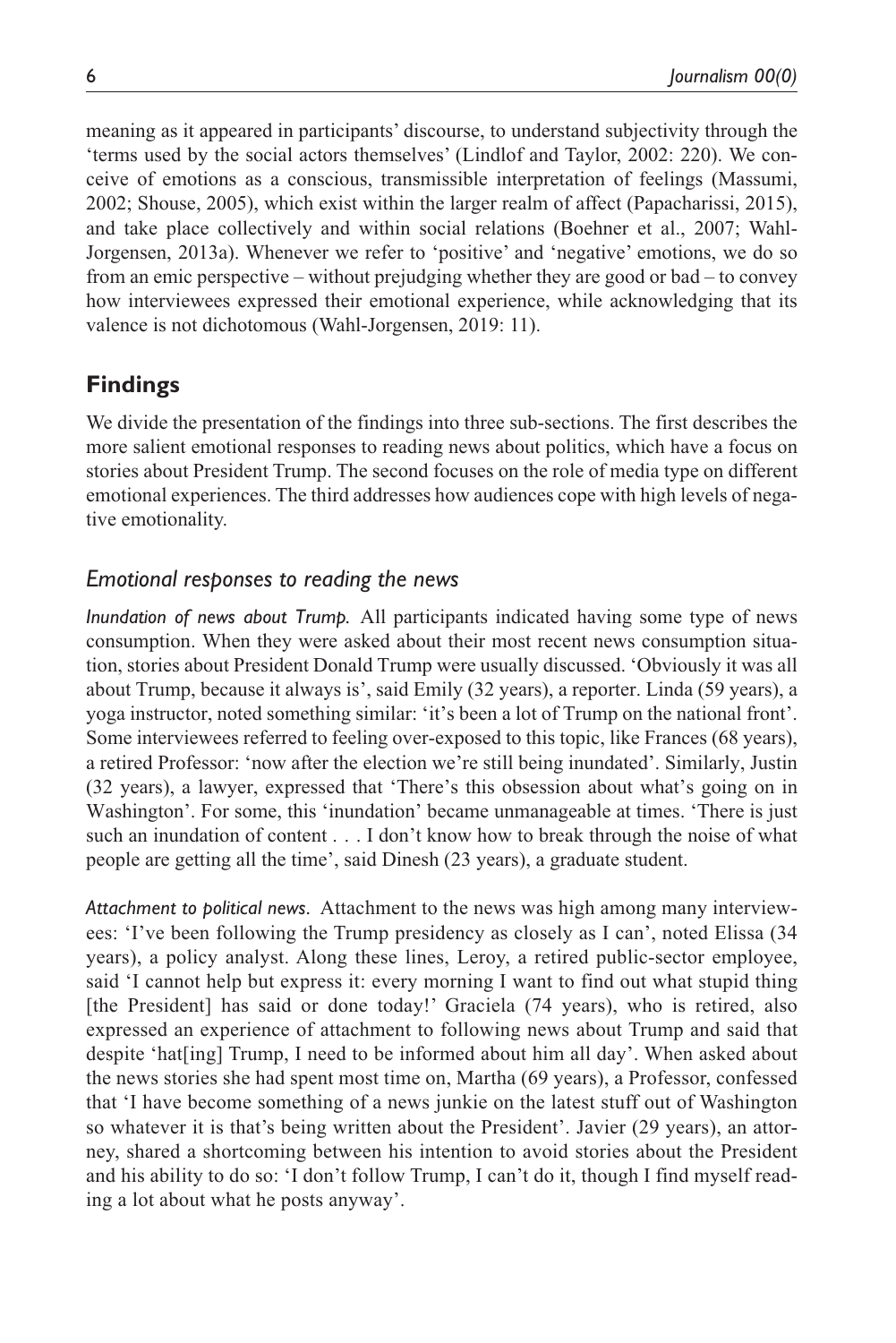*Predominance of negative feelings.* In terms of the range of emotional states, most participants reported predominantly negative feelings, in particular anger, frustration, and feeling overwhelmed as part of their experience of consuming news. Some interviewees manifested anger recalling reading news about Trump. David (36 years), a market researcher, confessed that lately he feels 'more pissed off than [he'd] like to be' consuming news about the President. Alan (28 years), an attorney, concurred by commenting that after the election '[the news] is very infuriating to read'. When asked about his latest instance of news consumption, Leroy (80 years) expressed that it was about 'that twoweek juvenile that we have for president'. He added: 'Sometimes I just get so disgusted with it [the news] that I don't even want to know much more about it. But I am interested in all those other things that are impacted by what he does'. Leroy, who declared to have increased his community activism after the election, exemplified a pattern that others (Wahl-Jorgensen, 2019; Woodstock, 2014) have seen in the past: news avoidance or rejection is not necessarily tied to a lack of interest or concern about the polity.

The experience of reading stories about politics made some interviewees feel anxious about news. Debra (50 years) said that in the past she 'didn't feel like I had to listen to [the news] all the time, 24/7 because you didn't think at any time, "oh my God some crazy thing is going to happen"'. Nevertheless, 'now you feel like every day there's a new decision and a new statement and a new issue that you need to know about'. Martha (69 years) concurred: 'it's a very unusual presidency and we have to follow what's happening. We're surprised every day and it's almost like what's the latest bomb shell . . . it's troubling'. Many, like Mike (24 years), a brand associate, and Paul (63 years), a retired bank employee, described consuming news as 'frustrating'. Sometimes this frustration was tied to a sense of dissatisfaction regarding current events. Susana (51 years), owner of a family business, stated, 'it's a moment [of a] little bit of frustration, in general, and also skepticism'.

To others, the experience of news consumption felt overwhelming. Rose (76 years), a retired physician, said that reading the news 'is upsetting enough that I don't stay with it very long'. Similarly, Susana noted that she is interested in knowing what is going on, but 'you get to a point in which it is just too much'. Reading the news during the election became 'too much to handle', said Seojun (29 years). Karen (53 years), a teacher, also associated her overwhelm with the election. She expressed that she felt very 'upset' after a series of 'hate crimes following the election', so she 'reposted a lot of stuff [on Facebook] but . . . It got very consuming . . . It was overwhelming'.

*The personal is emotionally political.* Whenever the political issues that were being expressed by the interviewees felt more personal to them – either because of their own activism or profession, issues of identity, and/or because of how politics affect them directly – this was connected with a more emotional recalling of their news experiences. Leroy (80 years), who identifies as a community organizer and a social justice activist, mentioned four news stories – such as the burning of a church, or the rise of the Ku Klux Klan – that he related to the rise of Trump, adding that 'if a bully were not there, this would not be going on'. He expressed feeling 'anxieties' and being 'frustrated', and that at the same time his news consumption 'has accelerated since the beginning of the campaign'. Debra, a community activist in her 50s, referred to how she felt when reading a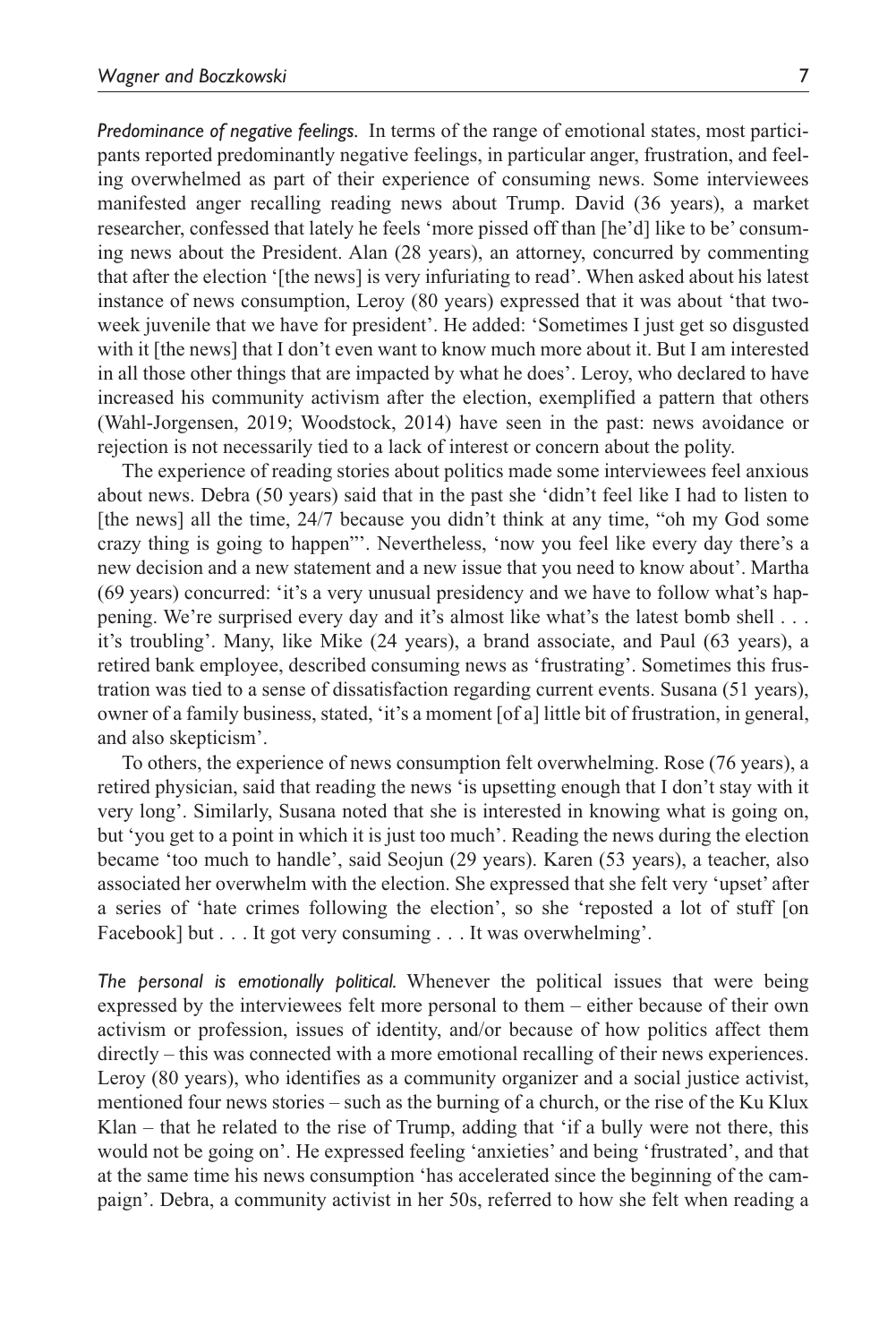news story about President Trump and anti-Semitism: 'It made me angry because I just want to say, "wake up, you, idiot!"'. Kendra (35 years), a social services worker, talked about Trump's changes in immigration policies as follows: 'I thought it was absolutely terrible and fundamentally racist . . . I'm feeling really sad, but also very angry'. Belén (19 years), who was born in Mexico, where part of her family lives, said that '[the last thing I read was] all about Trump and Mexico, everything about the wall. I shared everything [on Facebook]'. Others were also concerned and struggled with reading about this news topic. José, an immigrant metallurgic worker in South Florida, commented that he finds it hard to watch the news and that is 'all day the same things about Trump, so that's been hard to me, with everything they talk about immigration'. Beatriz (72 years), said that she is 'afraid to see happening the same thing that happened in Argentina [her home country] forty years ago [referring to the 1976 *coup d'etat*]. I'm scared for my daughter, for my granddaughter . . . This man [Trump] is very destructive'. Finn (29 years), who identifies as transgender and works on LGBTQ advocacy and training, expressed that 'it's been a pretty general sentiment at least amongst my friends that the news that's being shared feels like really heavy. And it's sort of like an emotional limit'. He referred to the coverage of certain political events and added that 'it can feel like a lot of emotional weight without feeling like you are giving anything back to that, so I try to focus on the news that lead to the type of action stuff'. Feminist scholarship has talked about the relationship between emotions and structures of oppression, especially those related to the life of the feminist, or the activist. Ahmed (2017) has argued that 'to be involved in political activism is thus to be involved in a struggle against happiness' (p. 255), since the latter is a construct used to justify social norms. We observe that among those participants whose activity, identity, and/or activism made politics feel more personal, a heightened level of emotionality was displayed, but this did not refrain them from participation and engagement with politics.

There were also differences in emotional experience related to ideological identities: while liberals were more often angry and frustrated about politics *per se*, especially about the President, conservatives were more frequently upset about the political coverage by mainstream media in general, and of the President in particular. On the one hand, Barbara (80 years), a retired social worker who identified as liberal, said that she is really worried about foreign policy changes: 'Some of [Trump's] foreign policy I kind of cringe at . . . I just am fearful . . . Very troubling'. On the other hand, Sandra (51 years) did not appreciate how CNN portrayed the President and believed that occurred because 'it is the first time that there is a candidate that is more complex and that people see as controversial'. Nevertheless, she considered that the critiques about the President to be personal and therefore dismissible: 'I see beyond whether I like how he talks or what he says . . . And I don't feel personally attacked. As opposed to people who say "as a woman I feel offended", I don't! Or as a minority, either!' After further expressing her anger at the media, she said: 'I feel I'm living a reality and [the media] are living in another one'. Other conservative interviewees also felt upset at how liberal media represented the political situation. 'You watch CNN and they are like "everything is a disaster, everything he [Trump] is doing is wrong" . . . it makes me angry', commented Mónica (39 years). David (18 years), also a Trump supporter, was upset at the media coverage of a President's speech and found 'it unbelievable how the media can talk about such stupid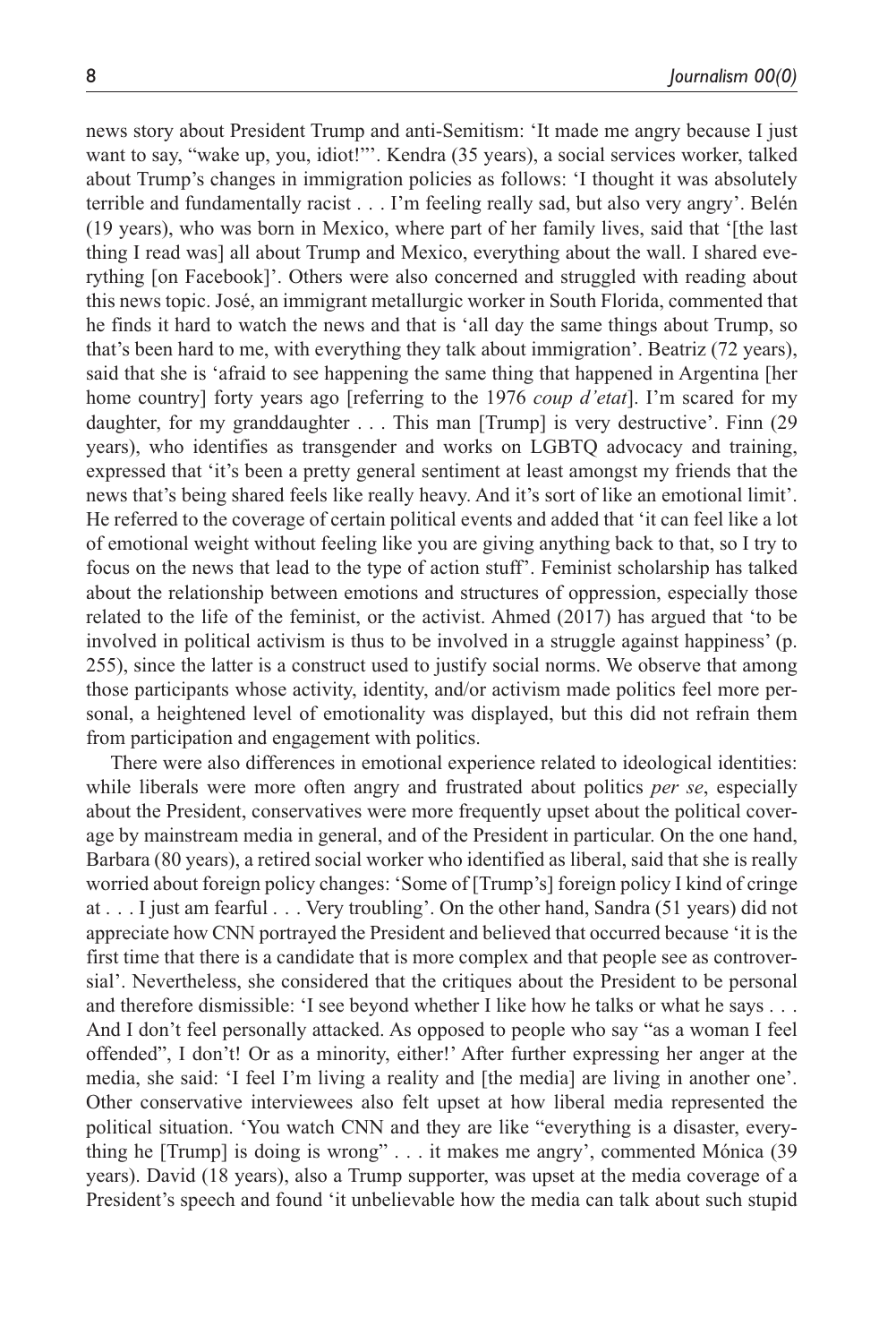things for so long'. Reactions of high negative emotionality from participants in different positions of the ideological spectrum signal the logic of 'angry populism' (Wahl-Jorgensen, 2018a) during the Trump administration.

#### *Emotions and the news in social media platforms*

*Social media as a gateway to news.* Almost all interviewees stated consuming news on social media. Linda said that 'online most of what I read comes directed to me via Facebook'. She added, 'one of the best things about Facebook is that other people are screening the news for you'. George (50 years), who works at a library, said that Facebook is his 'entry point' for news. April (32 years), a project administrator, said that 'I don't go out there [social media] searching for it [news], but I kind of go through [Yahoo and Facebook]'. Deborah (33 years), an organization administrator, relatedly noted that social media helps her get an idea about stories she may not seek herself, and that although she does not 'share news about this president . . . I do see some of that stuff on Facebook and I generally get an idea of it rather than actually watching the primary source myself'. Others also relied on social media for news, but were uncomfortable with this behavior. 'It's a little embarrassing . . . but yeah, almost all of it [news consumption]' came from social media, said Darlene (45 years), owner of a small business. Likewise, Priya confessed that 'I hate saying that but yeah, I do get a lot of articles that I read from Facebook'.

For many interviewees, the intensity of emotional states was greater when they consumed news on social media than via the news media. One reason why social media was more emotionally taxing was due to the centrality of its personal component. Matthew (33 years), a paralegal worker, commented that after the election he reduced his political commentary on Facebook and Instagram, because discussions about politics on these platforms got 'a little too toxic for me . . . I always have a couple of people who want to . . . play devil's advocate or spark a fire'. At times, this became so upsetting that he unfriended a few Facebook contacts. To Finn, after the election, 'Facebook sometimes feels a little bit overwhelming'. Kendra expressed that during the election her social media feeds became 'too much to handle . . . I was just deleting people'. Matthew noted that he lost followers during the election: 'I think some of the images I shared of Trump, people got bothered'.

*Distress around cross-ideological exposure.* The emotional intensity experienced when reading and sharing news on social media was tied to an overall feeling of being distressed about exposure to cross-ideological content shared by acquaintances, and sometimes reading or participating in discussions. Elissa's husband is Democrat, but she is not. She started to avoid sharing political news on social media to elude conflict: 'If I had all friends who agree with me it would be a lot easier'. Alida (34 years), owner of a digital market agency, explained that she refrains from posting about politics because it is very 'annoying' to witness 'when my super liberal friends, which I have, and then my super conservative friends, which I also have . . . go back and forth on my Facebook [wall]'. Kevin (35 years), a teacher, mentioned that he had unsuccessfully tried to intervene in a similar situation: 'I said to [a female friend], "Look, you're just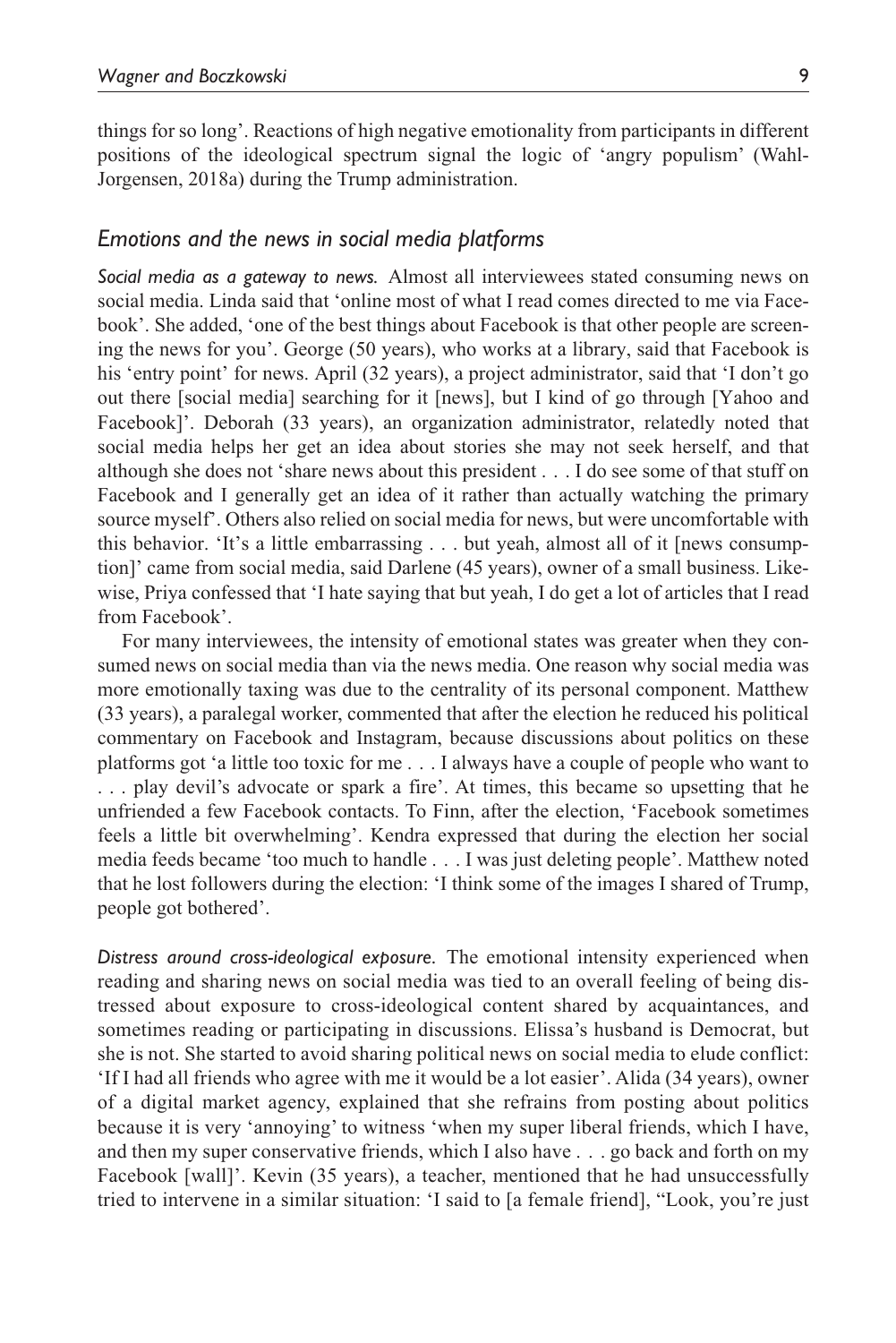not going to change [my uncle's] point of view". And you know, I think she eventually unfollowed [me]'.

#### *Coping with emotional negativity*

*Hearing the other side.* Despite the distress of being exposed to news content that counters their views, many interviewees also shared a discomfort upon realizing, especially after the 2016 election results, that they had been in an information 'bubble'. In their own accounts, this led them to a willingness to know more about 'the other side', even when this had upsetting emotional correlates. Abigail (25 years), a teacher, said that 'all of the news sources that I read said that Clinton was gonna win. And they were super wrong about it, so I felt I was living in an echo chamber'. She added that maybe she was 'reading what I wanted to hear instead knowing what was actually going on', and decided to start 'looking at Fox news once a week, because even if it makes me angry I want to know what half the country is reading'. Alida also referred to wanting to learn about other people's points of view: 'I am definitely more of a conservative person . . . I want to kind of feel and understand where other people are coming from'. Kolton (33 years), an algorithmic trader, said that he watches news that counter his beliefs because he is curious about 'where they're coming from and get an understanding of that viewpoint'. Amy (44 years), a translator, said that she tried to do the same 'but I have a hard time watching like Fox News or different outlets'. Similarly, Priya (47 years) explained: 'my blood pressure gets really high . . . But then I realize that is what other people are listening to, and it is important that I hear that because if I don't hear it, then I live in my little bubble'.

*Self-preservation.* Given this scenario, some interviewees espoused a narrative of emotional self-preservation, which was tied to being more selective about news content and practices. Although they tried to behave consonantly with their desire of being good citizens, they were also attentive to their emotional well-being. Thus, psychological selfpreservation sometimes moderated their news intake. 'I'm just reading what I want to read and what makes me feel good about it . . . This wound [the election result] is still painful to me', confessed Fiona (50 years) a librarian. Similarly, Crystal (36 years), an employee at a nonprofit, shared that she is not happy with the election result but 'still want[s] to know what's going on' although she 'can't stand watching it for too long'. These strategies sometimes were tied to contradictory feelings. Lisa (56 years), a market researcher, commented, 'I want to keep an eye on [Trump's activity on Twitter], but I don't know if I can stand it'. In this scenario, some participants were more drastic and decided to withdraw temporarily from news consumption. 'I think I'm taking like a slight media sabbatical just because it's been like so heavy with what Trump is doing', commented Nicole (32 years), an advertising analyst. However, to others avoiding news about Trump was difficult due to the high levels of attachment mentioned above. Interviewees like Dinesh found creative ways of relieving themselves from the distress of content that was difficult to read on social media by combining strategies of self-preservation while being able to monitor dissonant views: 'I unfollow [people] and then I put them on a list of friends and then every now and then I go on there and I watch the political conversations that they're having so I can remain abreast of that'. Our findings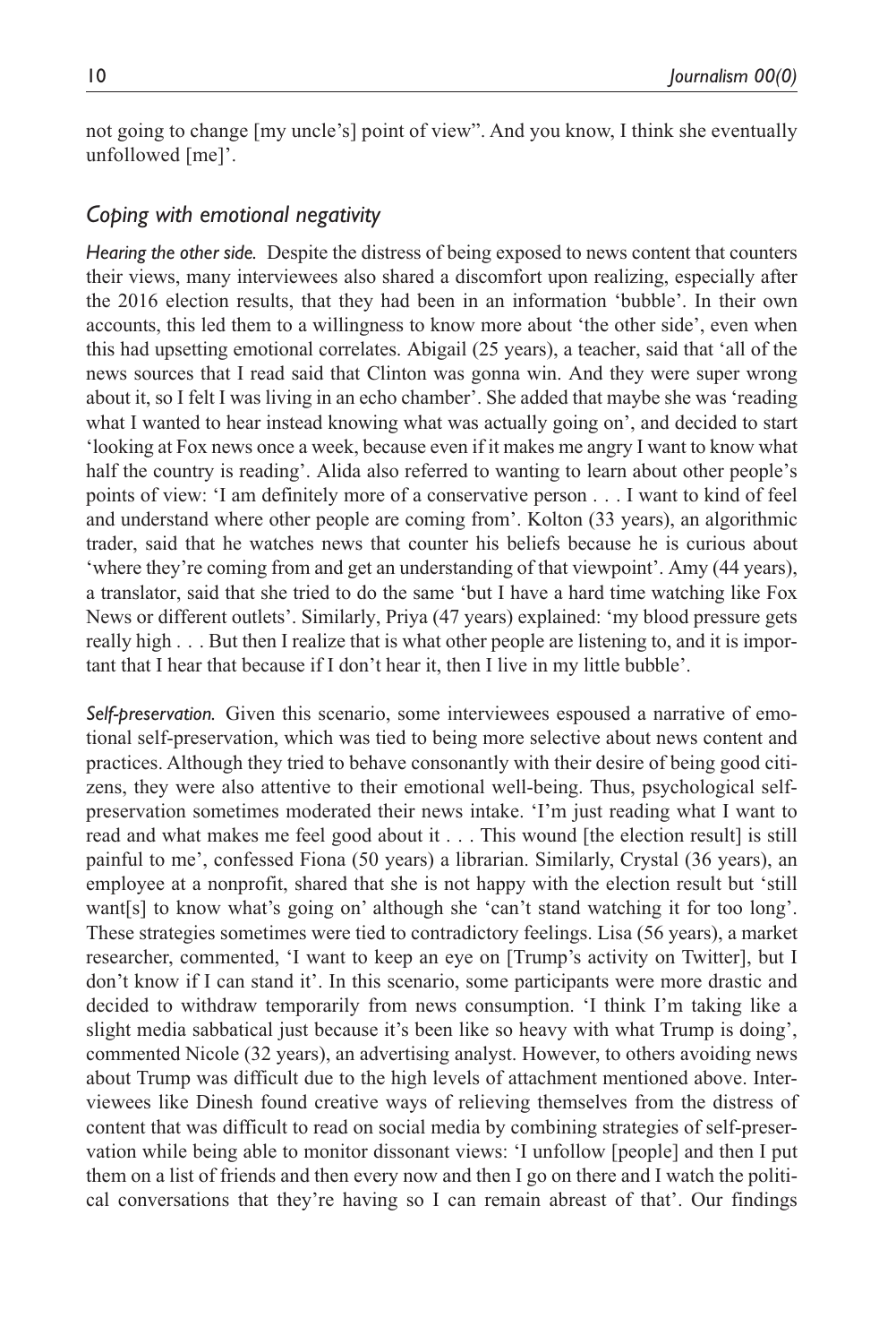suggest that avoiding or regulating news consumption was more prevalent across those individuals who indicated not supporting the administration.

*Civic duty.* The dominance of negative feelings was in some cases tempered by positive affect tied to the fulfillment of their sense of civic duty. 'I enjoy knowing what's going on and I think it's part of being a voter', said Abigail. Other interviewees emphasized the value of not feeling isolated. Elizabeth (30 years), a consultant, shared that: 'part of my motivation to keep reading the news is because people around you are reading the news'. As Fiona noted, her 'motivation for clicking on stories these days is actually to make me feel better and to remind me that there are people that agree with me'. Susan (47 years), who works in public relations, commented that being 'an informed person makes your life more enriched and enables you to have more thoughtful discussions with the people that you surround yourself'. Hanna (23 years), a receptionist, also gave social reasons to explain her news habits: 'I don't feel social pressure to know what's going on because my friends aren't super into it'.

# **Conclusion**

In this article we have inquired into the emotional dimension of consuming news during the first 10 months of President Donald Trump's administration. The account shows that asking participants to talk about their recent experiences with the news led many of them not only to talk about politics but also specifically discuss stories about President Trump. These experiences were usually shared with an overall sense of a heightened emotional response, and a significant level of attachment. The most common emotions that participants said to experience were anger, anxiety, and feeling overwhelmed. Our analysis also suggests that negativity was sometimes tempered by the positive affect tied to relational benefits of being informed and to the fulfillment of their sense of civic duty. Nevertheless, avoidance, time reduction, or selectivity of their news consumption were different forms of self-preservation of participant's well-being.

Whenever the political issues shared by the participants felt, in their own accounts, more personal to them, their emotional experience was more intense. However, this did not necessarily make them disconnect from the news. While political communication and public opinion scholarship had expressed concern about citizen's apathy and a lack of engagement with the polity (Eliasoph, 1998; Pinkleton et al., 2012), and at times a distrust that new forms of media could counter this trend (White, 1997), our analysis shows that feelings such as anger were not translated into apathy but into engagement. This is consonant with previous scholarship that has argued that emotions that are sometimes conceived as negative do not necessarily lead to negative outcomes (Pantti and Wahl-Jorgensen, 2011) and can foster political activism and engagement (Gould, 2015; Wood, 2015). Furthermore, as feminist scholarship has argued, traditional notions of the liberal public sphere have often unattended issues of power differentials and inequality (Fraser, 1989; Mouffe, 2013). In this sense, our account contributes to understanding how power relationships can shape the emotional experience of groups for whom the polity and the public sphere is less welcoming, and how forms of political engagement can be developed in effective and sustainable ways for them.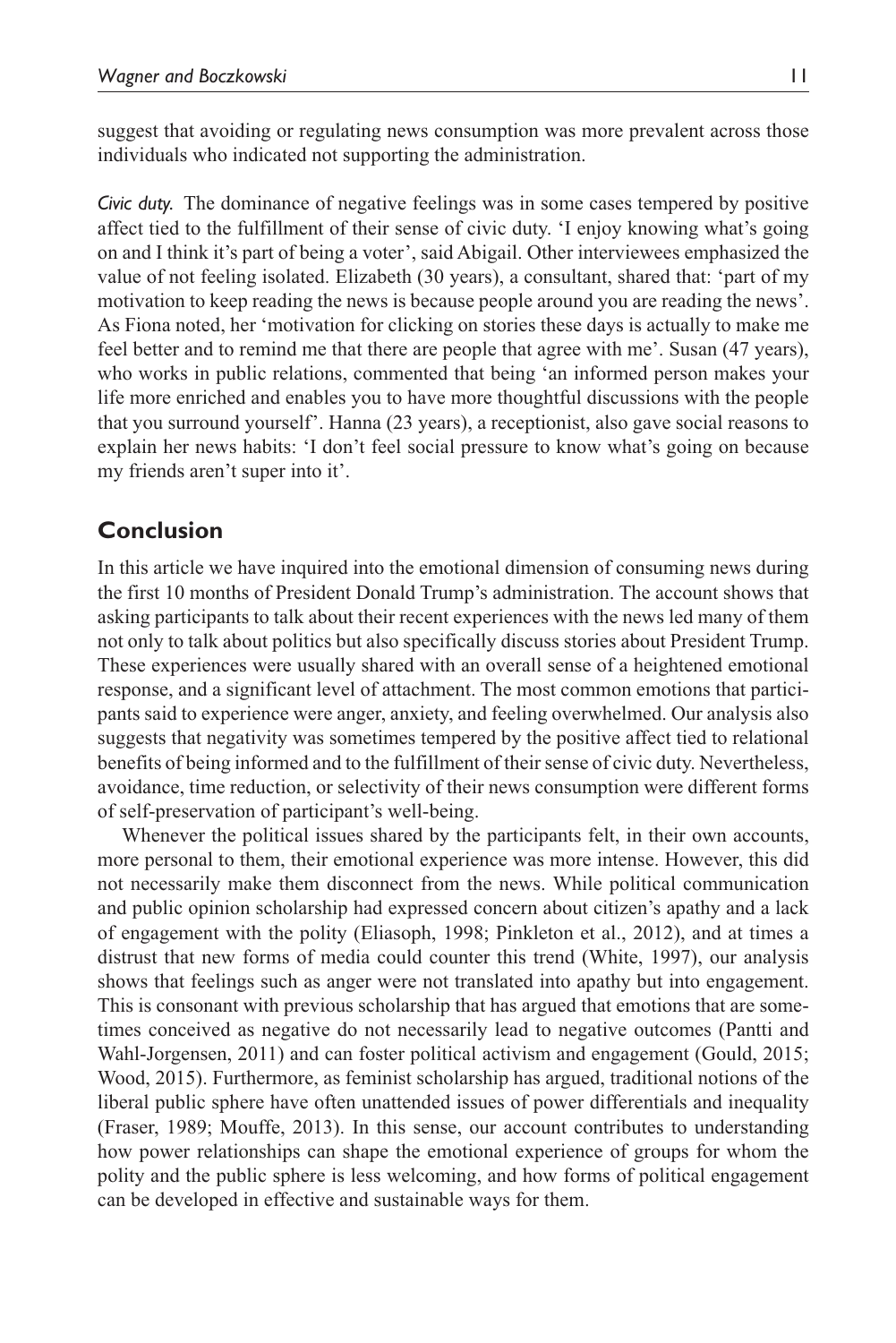Interviewees also indicated to experience a more intense emotional tonality when they encountered stories on social media than when they did so on traditional media outlets. This was usually tied to cross-ideological experiences that involved acquaintances and family, enabled by affordances such as sharing and commenting. While some interviewees said to avoid the emotional costs of exposure to cross-ideological content on social media, they also indicated to counterbalance this purposive isolation by consuming traditional out-partisan news media to see 'what the other side is saying'. Even in the absence of this attitude, they referred to the impossibility of not being exposed to some degree of dissonance on social media. Moreover, the fact that platforms crosscut different social spheres of an individual's world makes it hard to unfriend someone. Rosenberg (2004) has argued that in order to foster productive deliberation and public talk, emotional connections need to exist between participants. Moreover, Wahl-Jorgensen (2013a) argues that raising questions about how to generate a public sphere that produces feelings of empathy can contribute to making the public space more welcoming to consent and understanding (p. 19). That so many participants indicated experiencing the consumption of news on social media as a highly emotional experience, and that even when it was challenging they still wanted to 'hear the other side' to break their silos, signals that audiences themselves might be developing practices to cope with an emotionally charged and polarized environment.

Research has argued that populism creates an 'us' versus 'them' logic, and promotes ways of the leader to communicate directly with its 'people' (Waisbord, 2018). Our analysis suggests that the key is not that people respond primarily to President Trump's direct communication on Twitter, but mostly to how the people who they personally know relate to that content and the media's coverage. The perplexity with which people react to how their acquaintances experience populist rhetoric speaks of new ways in which populism is appropriated and recirculated among the public. An acknowledgment of that perplexity is what leads people to seek to break their silos: the desire of understanding 'the other' comes when that other is someone that is part of your life.

Our focus on emotions from an emic perspective complements the literature in political communication and public opinion that have understood emotions as discrete concepts that can be manipulated in experimental settings (Valentino et al., 2008; Weeks, 2015). Our ethnographic approach offers a messier but more realistic account, one also that underscores the importance of broad contextual factors and the common presence of conflict and contradiction in people's lives. Moreover, reception studies have tended to highlight how situated practices enact structural factors – often looking at one factor at a time. Our focus on the emotional experience of news consumption adds a more holistic take on structural factors, showing how they coexist in people's everyday experience, often leading to contradictions and triggering conflict. While a research stream on news and emotions has focused on understanding emotions as a feature of journalistic discourse (e.g. Duncan, 2012; Peters, 2011; Wahl-Jorgensen, 2013a), our study analyzes how audiences, and different groups, are themselves emotionally responding to encountering the news in a highly polarized political scenario.

More broadly, our findings suggest that the academic division of labor might not do justice to the ways in which these matters are incorporated into people's everyday lives. To many of our interviewees, the political process, its rendition in the news media, and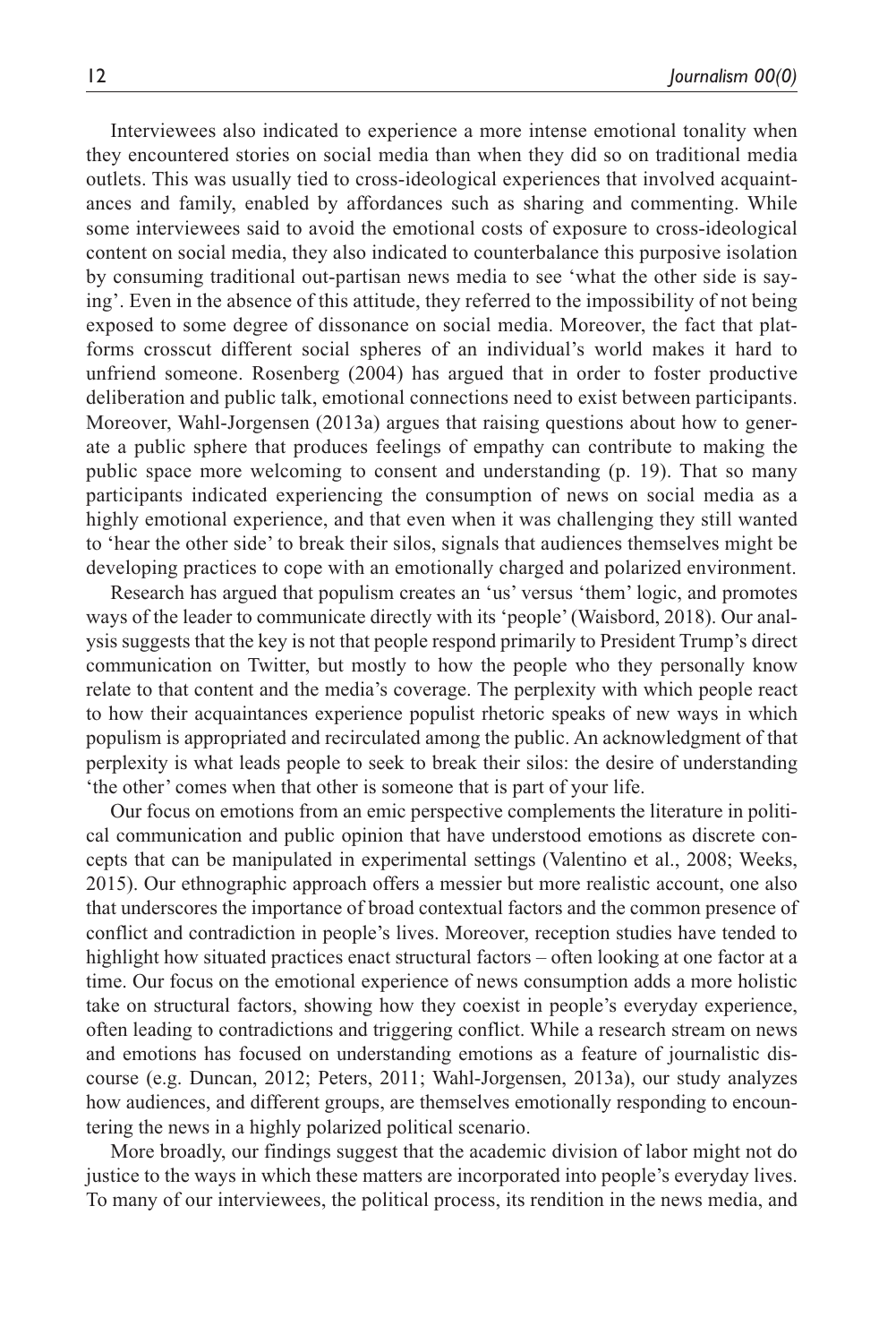their further circulation on social media were often experienced as tightly integrated and sometimes even indivisible concepts. Bringing an experiential perspective into conceptual development might entail rethinking the boundaries that have historically separated domains of inquiry or at least encouraging more fluid dialogues across these boundaries.

#### **Acknowledgements**

Both authors thank the reviewers and editors of this journal for their most helpful feedback; Amy Arguedas Ross and Silvina Chmiel for their outstanding work conducting some of the interviews; seminar participants at Universidad de San Martín in Argentina, and participants at the CARGC writing group at University of Pennsylvania for their constructive comments; reviewers of the Journalism Studies division at the International Communication Association for their most useful feedback; discussants Karin Wahl-Jorgensen and Sebastián Pereyra for their insightful comments; and Michael X. Delli Carpini and Jessa Lingel for their feedback on earlier partial versions of this article. The second author wrote a media article on an earlier version of some of the preliminary findings reported in this article that was published by NiemanLab [\(https://www.niemanlab.](https://www.niemanlab.org/2017/10/reading-the-news-on-trump-are-we-empty-vessels-or-active-filters/) [org/2017/10/reading-the-news-on-trump-are-we-empty-vessels-or-active-filters/\)](https://www.niemanlab.org/2017/10/reading-the-news-on-trump-are-we-empty-vessels-or-active-filters/), and presented it at the 2017 annual meeting of the Inter-American Press Association, Salt Lake City, Utah, and the 2017 annual meeting of ParlAmericas, Medellín, Colombia – where he received particularly helpful feedback from Francisco Javier Guerrero Aguirre of the Organization of American States.

#### **Funding**

The author(s) received no financial support for the research, authorship, and/or publication of this article.

## **ORCID iD**

María Celeste Wagner **<https://orcid.org/0000-0002-8559-8202>** 

#### **Note**

1. According to the United States Census Bureau (2018) the population was 60.7 percent white, 18.1 percent Hispanic or Latinx, 13.4 percent is black or African American, 5.8 percent Asian, 1.3 percent American Indian and Alaska Native, and 0.2 percent Native Hawaiian and other Pacific islander.

#### **References**

Ahmed S (2017) *Living a Feminist Life*. London: Duke University Press.

- Bas O and Grabe ME (2015) Emotion-provoking personalization of news: Informing citizens and closing the knowledge gap? *Communication Research* 42(2): 159–185.
- Beckett C and Deuze M (2016) On the role of emotion in the future of journalism. *Social Media*+ *Society* 2(3): 1–6.
- Boehner K, DePaula R, Dourish P, et al. (2007) How emotion is made and measured. *International Journal of Human-computer Studies* 65(4): 275–291.
- Brader T (2005) Striking a responsive chord: How political ads motivate and persuade voters by appealing to emotions. *American Journal of Political Science* 49(2): 388–405.
- Brader T, Marcus GE and Miller KL (2011) Emotion and public opinion. In: Edwards GC, Jacobs LR and Shapiro RY (eds) *The Oxford Handbook of American Public Opinion and the Media*. Oxford: Oxford University Press, pp. 384–401.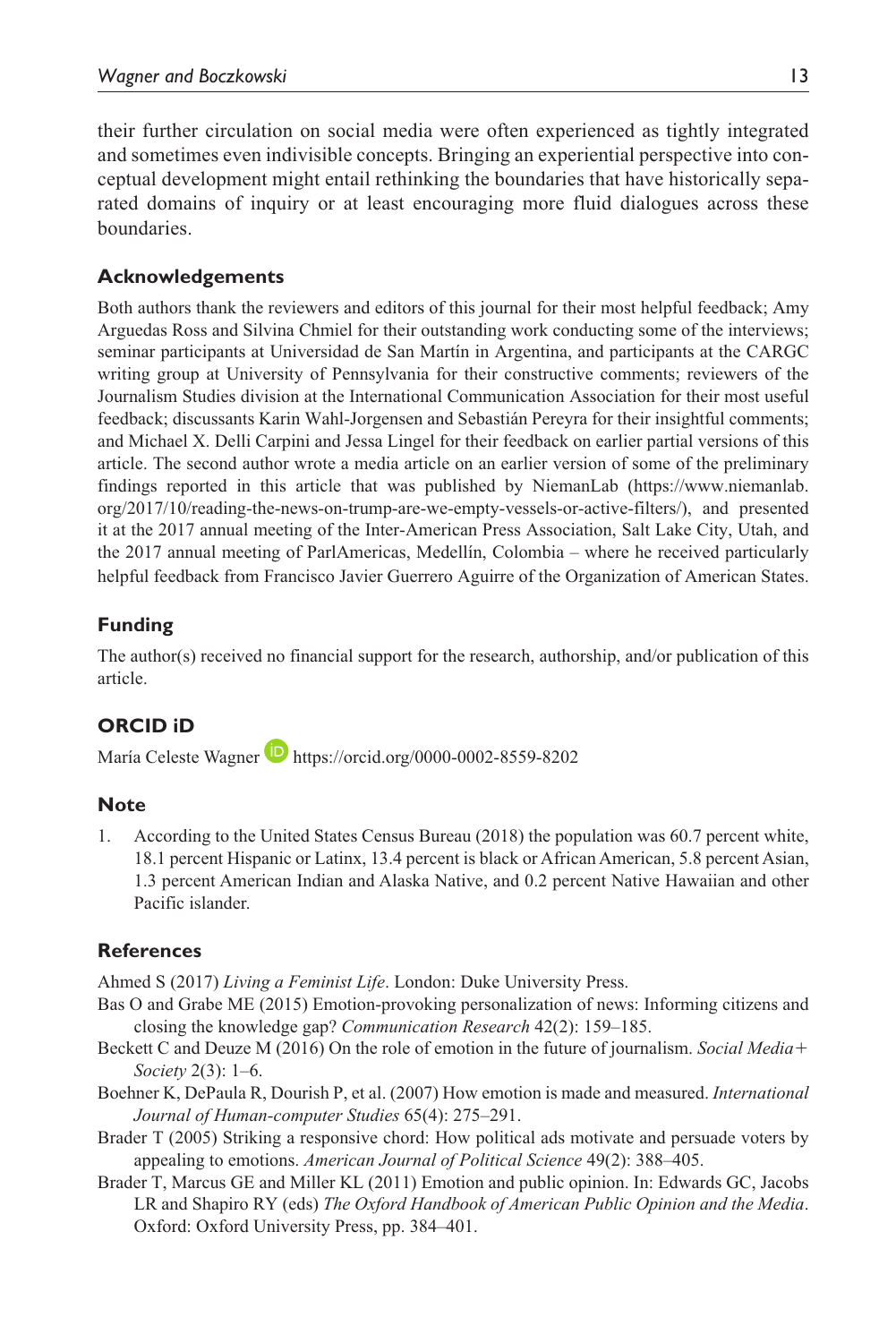- Cappella JN and Jamieson KH (1997) *Spiral of Cynicism: The Press and the Public Good*. Oxford: Oxford University Press.
- Chong P (2019) Valuing subjectivity in journalism: Bias, emotions, and self-interest as tools in arts reporting. *Journalism* 20(3): 427–443.
- Clough PT and Halley J (2007) *The Affective Turn: Theorizing the Social*. Durham, NC: Duke University Press.
- Cowls J and Schroeder R (2018) Tweeting all the way to the White House. In: Boczkowski PJ and Papacharissi Z (eds) *Trump and the Media*. Cambridge, MA: The MIT Press, pp. 151–157.
- Dahlgren P (2009) *Media and Political Engagement: Citizens, Communication and Democracy*. New York: Cambridge University of Press.
- Delli Carpini MX and Keeter S (1997) *What Americans Know About Politics and Why It Matters*. New Haven, CT: Yale University Press.
- Duncan S (2012) Sadly missed: The death knock news story as a personal narrative of grief. *Journalism* 13(5): 589–603.
- Eliasoph N (1998) *Avoiding Politics: How Americans Produce Apathy in Everyday Life*. Cambridge: Cambridge University Press.
- Feinholdt A, Schuck AR, Lecheler SK, et al. (2017) Shifting frames: Conditional indirect effects of contested issues on perceived effectiveness through multiple emotions. *Journal of Media Psychology: Theories, Methods, and Applications* 29(2): 81–91.
- Fraser N (1989) What's critical about critical theory? The case of Habermas and gender. In: Fraser N (ed.) *Unruly Practices: Power, Discourse and Gender in Contemporary Social Theory*. Minneapolis, MN: University of Minnesota Press, pp. 131–143.
- Fujioka Y (2016) Television portrayals and African-American stereotypes: Examination of television effects when direct contact is lacking. *Journalism & Mass Communication Quarterly* 76(1): 52–75.
- Gould D (2015) Rock the boat, don't rock the boat, baby: Ambivalence and the emergence of militant AIDS activism. In: Goodwin J and Jasper JM (eds) *Passionate Politics: Emotions and Social Movements*. Chicago, IL: The University of Chicago Press, pp. 135–157.
- Gross K and Brewer PR (2007) Sore losers: News frames, policy debates, and emotions. *Harvard International Journal of Press/Politics* 12(1): 122–133.
- Hasell A and Weeks BE (2016) Partisan provocation: The role of partisan news use and emotional responses in political information sharing in social media. *Human Communication Research* 42(4): 641–661.
- Igartua J-J, Moral-Toranzo F and Fernández I (2011) Cognitive, attitudinal, and emotional effects of news frame and group cues, on processing news about immigration. *Journal of Media Psychology: Theories, Methods, and Applications* 23(4): 174.
- Kim HJ and Cameron GT (2011) Emotions matter in crisis: The role of anger and sadness in the publics' response to crisis news framing and corporate crisis response. *Communication Research* 38(6): 826–855.
- Kormelink TG and Meijer IC (2017) What clicks actually mean: Exploring digital news user practices. *Journalism* 19(5): 668–683.
- Laclau E (2005) Populism: What's in a name? In: Panizza F (ed.) *Populism and the Mirror of Democracy*. London: Verso Editorial, pp. 32–49.
- Lecheler S, Bos L and Vliegenthart R (2015) The mediating role of emotions: News framing effects on opinions about immigration. *Journalism & Mass Communication Quarterly* 92(4): 812–838.
- Lecheler S, Schuck AR and de Vreese CH (2013) Dealing with feelings: Positive and negative discrete emotions as mediators of news framing effects. *The European Journal of Communication Research* 38(38): 2189–2209.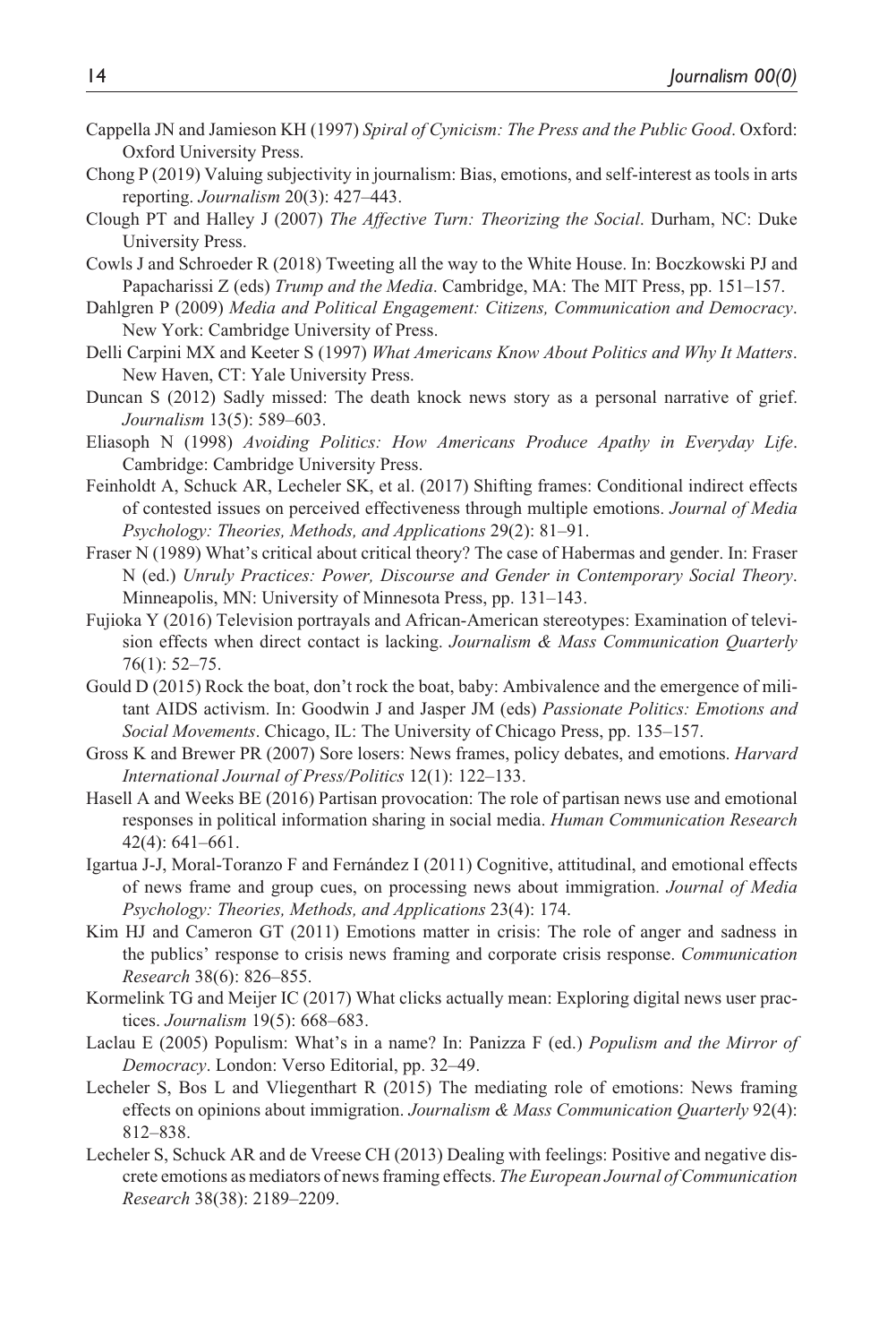- Levitsky S and Roberts KM (2011) *The Resurgence of the Latin American Left*. Baltimore, MD: The John Hopkins University Press.
- Lindlof T and Taylor BC (2002) *Qualitative Communication Research Methods*. Thousand Oaks, CA: SAGE.
- Madianou M (2009) Audience reception and news in everyday life. In: Wahl-Jorgensen K and Hanitzsch T (eds) *The Handbook of Journalism Studies*. New York: Routledge, pp. 325–337.
- Marcus GE, Neuman WR and MacKuen M (2000) *Affective Intelligence and Political Judgment*. Chicago, IL: University of Chicago Press.
- Marshall C and Rossman GB (2006) *Designing Qualitative Research*. Thousand Oaks, CA: SAGE.
- Martin VB (2008) Attending the news: A grounded theory about a daily regimen. *Journalism* 9(1): 76–94.
- Massumi B (2002) *Movement, Affect, Sensation: Parables for the Virtual*. Durham, NC: Duke University Press.
- Miles MB, Huberman AM and Saldaña J (2014) *Qualitative Data Analysis: A Methods Sourcesbook*, 3rd edn. Thousand Oaks, CA: SAGE.
- Miller JM (2007) Examining the mediators of agenda setting: A new experimental paradigm reveals the role of emotions. *Political Psychology* 28(6): 689–717.
- Mouffe C (2013) Feminism, citizenship, and radical democratic politics. In: Butler J and Scott JW (eds) *Feminists Theorize the Political*. New York: Routledge, pp. 387–402.
- Nabi RL (2003) Exploring the framing effects of emotion: Do discrete emotions differentially influence information accessibility, information seeking, and policy preference? *Communication Research* 30(2): 224–247.
- Otieno C, Spada H and Renkl A (2013) Effects of news frames on perceived risk, emotions, and learning. *PLoS ONE* 8(11): e79696.
- Pantti MK and Wahl-Jorgensen K (2011) 'Not an act of God': Anger and citizenship in press coverage of British man-made disasters. *Media, Culture & Society* 33(1): 105–122.
- Papacharissi Z (2015) *Affective Publics: Sentiment, Technology, and Politics*. Oxford: Oxford University Press.
- Peters C (2011) Emotion aside or emotional side? Crafting an 'experience of involvement' in the news. *Journalism* 12(3): 297–316.
- Pinkleton BE, Austin EW, Zhou Y, et al. (2012) Perceptions of news media, external efficacy, and public affairs apathy in political decision making and disaffection. *Journalism & Mass Communication Quarterly* 89(1): 23–39.
- Putnam RD (2000) Bowling alone: America's declining social capital. In: Crothers L and Lockhart C (eds) *Culture and Politics*. New York: Palgrave Macmillan, pp. 223–234.
- Richards B (2004) The emotional deficit in political communication. *Political Communication* 21(3): 339–352.
- Rosenberg SW (2004) *Reconstructing the Concept of Democratic Deliberation. No. 0402*. Irvine, CA: Center for the Study of Democracy, University of California.
- Ryffel FA, Wirz DS, Kühne R, et al. (2014) How emotional media reports influence attitude formation and change: The interplay of attitude base, attitude certainty, and persuasion. *Media Psychology* 17(4): 397–419.
- Scheufele DA (1999) Framing as a theory of media effects. *Journal of Communication* 49(1): 103–122.
- Schmitter P (2006) Los vicios y virtudes de los 'populismos' en general: Un balance general. *El Debate Político* 4(1): 208–214.
- Seate AA and Mastro D (2017) Exposure to immigration in the news: The impact of group-level emotions on intergroup behavior. *Communication Research* 44(6): 817–840.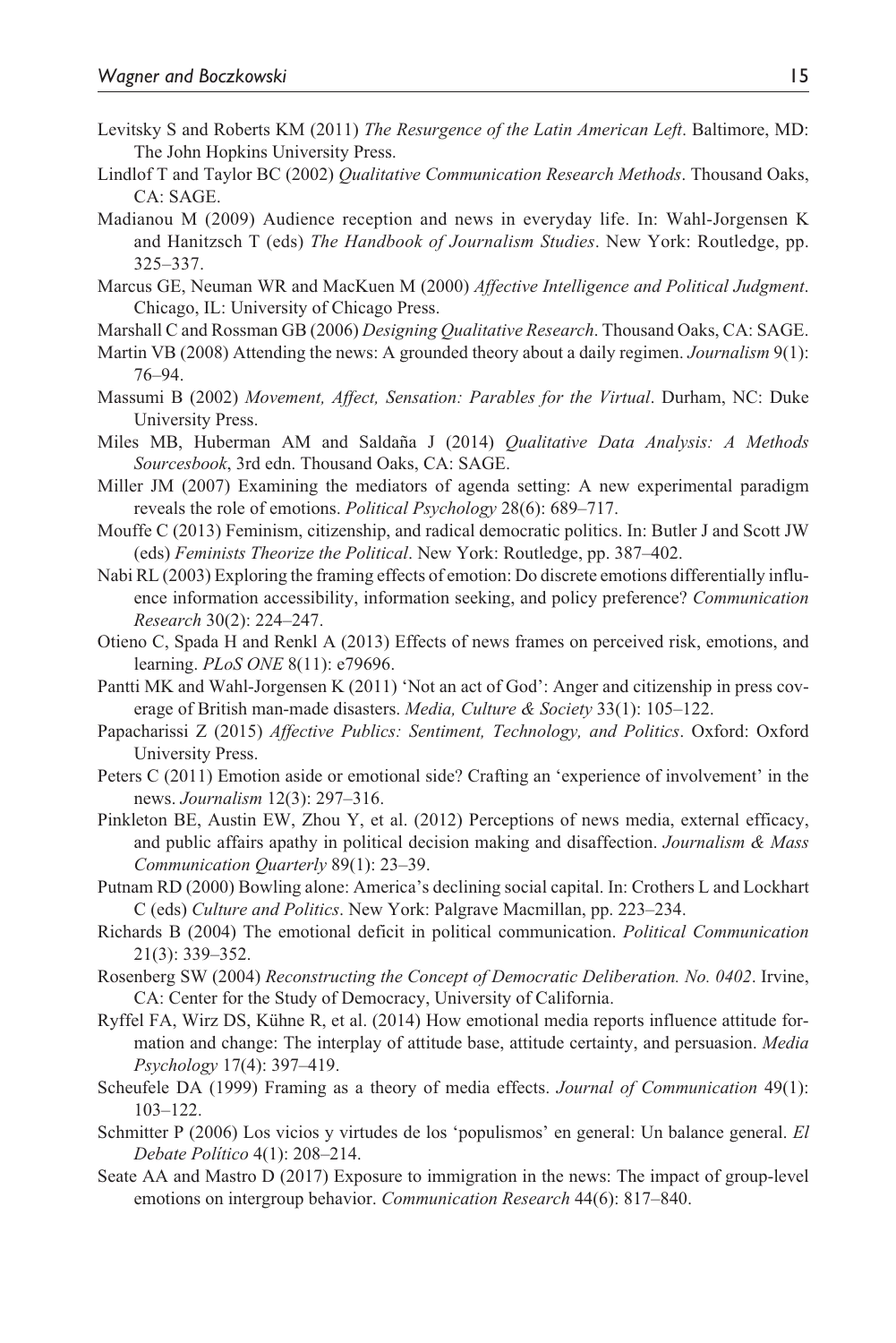Shouse E (2005) Feeling, emotion, affect. *M/C Journal* 8(6): 26.

- Spradley JM (1979) *The Ethnographic Interview*. Long Grove, IL: Waveland Press.
- Strauss A and Corbin J (1990) *Basics of Qualitative Research*. Newbury Park, CA: SAGE.
- Trepte S, Schmitt JB and Dienlin T (2016) Good News! How reading valenced news articles influences positive distinctiveness and learning from news. *Journal of Media Psychology* 30(1): 66–78.
- Turner F (2018) Trump on Twitter: How a medium designed for democracy became an authoritarian's mouthpiece. In: Boczkowski PJ and Papacharissi Z (eds) *Trump and the Media*. Cambridge, MA: The MIT Press, pp. 143–150.
- United States Census Bureau (2018) Quick facts, 1 July. Available at: [https://www.census.gov/](https://www.census.gov/quickfacts/fact/table/US#) [quickfacts/fact/table/US#](https://www.census.gov/quickfacts/fact/table/US#) (accessed 7 May 2019).
- Uribe R and Gunter B (2007) Are sensational news stories more likely to trigger viewers' emotions than non-sensational news stories? A content analysis of British TV news. *European Journal of Communication* 22(2): 207–228.
- Valentino NA, Hutchings VL, Banks AJ, et al. (2008) Is a worried citizen a good citizen? Emotions, political information seeking, and learning via the internet. *Political Psychology* 29(2): 247–273.
- Wahl-Jorgensen K (2013a) Future directions for political communication scholarship: Considering emotion in mediated public participation. In: Valdivia AN (eds) *The International Encyclopedia of Media Studies*. Hoboken, NJ: Blackwell, pp. 455–478.
- Wahl-Jorgensen K (2013b) The strategic ritual of emotionality: A case study of Pulitzer Prizewinning articles. *Journalism* 14(1): 129–145.
- Wahl-Jorgensen K (2016) Emotion and journalism. In: Witschge T, CW Anderson, D Domingo, A Hermida (eds) *The SAGE Handbook of Digital Journalism*. Thousand Oaks, CA: SAGE, pp. 128–145.
- Wahl-Jorgensen K (2018a) Media coverage of shifting emotional regimes: Donald Trump's angry populism. *Media, Culture & Society* 40(5): 766–778.
- Wahl-Jorgensen K (2018b) Public displays of disaffection: The emotional politics of Donald Trump. In: Boczkowski PJ and Papacharissi Z (eds) *Trump and the Media*. Cambridge, MA: The MIT Press, pp. 79–86.
- Wahl-Jorgensen K (2019) *Emotions, Media and Politics*. Cambridge: Polity Press.
- Waisbord S (2014) *Vox Populista: Medios, Periodismo, Democracia*. Buenos Aires, Argentina: Gedisa.
- Waisbord S (2018) Why populism is troubling for democratic communication. *Communication Culture & Critique* 11(1): 21–34.
- Weeks BE (2015) Emotions, partisanship, and misperceptions: How anger and anxiety moderate the effect of partisan bias on susceptibility to political misinformation. *Journal of Communication* 65(4): 699–719.
- Wengraf T (2001) *Qualitative Research Interviewing: Biographic Narrative and Semi-structured Methods*. London: SAGE.
- White CS (1997) Citizen participation and the Internet: Prospects for civic deliberation in the information age. *The Social Studies* 88(1): 23–28.
- Wise K, Kim HJ and Kim J (2009) The effect of searching versus surfing on cognitive and emotional responses to online news. *Journal of Media Psychology* 21(2): 49–59.
- Wood E (2015) The emotional benefits of insurgency in El Salvador. In: Goodwin J and Jasper JM (eds) *The Social Movements Reader: Cases and Concept*. Oxford: Blackwell, pp. 143–152.
- Woodstock L (2014) The news-democracy narrative and the unexpected benefits of limited news consumption: The case of news resisters. *Journalism* 15(7): 834–849.